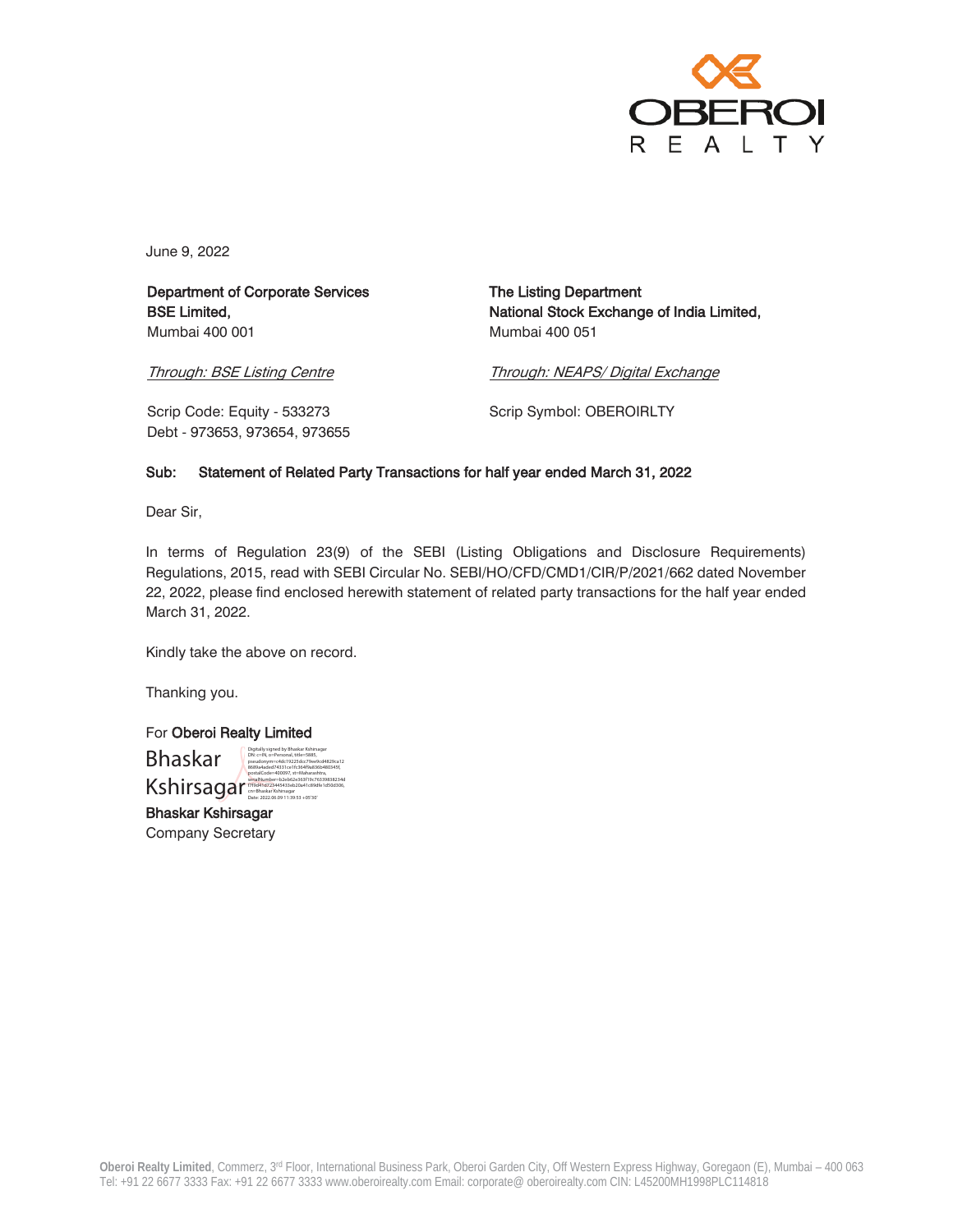|                       | Format for disclosure of related party transactions every six months ended March 31, 2022<br>Details of the party (listed entity<br>/subsidiary)<br>entering into the transaction |                          | Details of the counterparty                     |                          |                                                                                                                  | Type of<br>related                                       | Value of the<br>related party     | Value of<br>transaction                                                                        |           |                                                                                                                                                                                                                                                               | (Rs. in lakhs)<br>Additional disclosure of related party transactions - applicable only in case the related party<br>transaction relates to loans, inter-corporate deposits, advances or investments made or given by<br>the listed entity/subsidiary. These details need to be disclosed only once, during the reporting |      |        |                                                  |                               |                                                               |           |                                                                     |
|-----------------------|-----------------------------------------------------------------------------------------------------------------------------------------------------------------------------------|--------------------------|-------------------------------------------------|--------------------------|------------------------------------------------------------------------------------------------------------------|----------------------------------------------------------|-----------------------------------|------------------------------------------------------------------------------------------------|-----------|---------------------------------------------------------------------------------------------------------------------------------------------------------------------------------------------------------------------------------------------------------------|---------------------------------------------------------------------------------------------------------------------------------------------------------------------------------------------------------------------------------------------------------------------------------------------------------------------------|------|--------|--------------------------------------------------|-------------------------------|---------------------------------------------------------------|-----------|---------------------------------------------------------------------|
|                       |                                                                                                                                                                                   |                          |                                                 |                          | party<br>transaction                                                                                             | transaction as<br>approved by the<br>audit committee     | during the<br>reporting<br>period | In case monies are<br>due to either party<br>as a result of the<br>transaction<br>(see Note 1) |           | period when such transaction was undertaken.<br>In case any financial indebtedness is incurred to<br>Details of the loans, inter-corporate deposits, advances or<br>make or give loans, inter-corporate deposits,<br>investments<br>advances<br>or investment |                                                                                                                                                                                                                                                                                                                           |      |        |                                                  |                               |                                                               |           |                                                                     |
|                       | Name                                                                                                                                                                              | PAN                      | Name                                            | PAN                      | lelationship of the counterparty with the                                                                        |                                                          |                                   |                                                                                                | Opening   | Closing                                                                                                                                                                                                                                                       | Nature of indebtedness                                                                                                                                                                                                                                                                                                    | Cost | Tenure | Nature (Ioan/                                    | Interest                      | Tenure                                                        | Secured/  | Purpose for which                                                   |
|                       |                                                                                                                                                                                   |                          |                                                 |                          | entity or its subsidiary                                                                                         |                                                          |                                   |                                                                                                | balancı   | balance                                                                                                                                                                                                                                                       | issuance of debt/ any<br>other etc.)                                                                                                                                                                                                                                                                                      |      |        | dvance/<br>inter corporate<br>deposit/ investmen | 1695)                         |                                                               | unsecured | the funds will be<br>utilised by the ultimate<br>recipient of funds |
|                       | Oberoi Realty Limited                                                                                                                                                             | AABCK0235H               | Homexchange Limited                             | AAFCH4476B               | Joint Venture                                                                                                    | Receiving of services                                    |                                   | 54.95                                                                                          |           |                                                                                                                                                                                                                                                               |                                                                                                                                                                                                                                                                                                                           |      |        |                                                  |                               |                                                               |           |                                                                     |
|                       | Oberoi Constructions<br>imited                                                                                                                                                    | <b>AACO1805E</b>         | Homexchange Limited                             | AAFCH4476B               | Joint Venture of holding company                                                                                 | Receiving of services                                    |                                   | 34.00                                                                                          |           |                                                                                                                                                                                                                                                               |                                                                                                                                                                                                                                                                                                                           |      |        |                                                  |                               |                                                               |           |                                                                     |
|                       | Incline Realty Pvt Ltd                                                                                                                                                            | AADCI5238A               | Homexchange Limited                             | AAFCH4476B               | Joint Venture of holding company                                                                                 | Receiving of services                                    |                                   | 36.18                                                                                          |           |                                                                                                                                                                                                                                                               |                                                                                                                                                                                                                                                                                                                           |      |        |                                                  |                               |                                                               |           |                                                                     |
|                       | Oberoi Realty Limited                                                                                                                                                             | ABCK0235H                | Homexchange Limited                             | AAFCH4476B               | Joint Venture                                                                                                    | Loans and advances given                                 |                                   | 650.00                                                                                         |           |                                                                                                                                                                                                                                                               |                                                                                                                                                                                                                                                                                                                           |      |        |                                                  |                               |                                                               |           |                                                                     |
|                       | Oberoi Realty Limited                                                                                                                                                             | AABCK0235H               | Homexchange Limited                             | AAFCH4476B               | Joint Venture                                                                                                    | Loans and advances given that are repaid                 |                                   | 1150.00                                                                                        |           |                                                                                                                                                                                                                                                               |                                                                                                                                                                                                                                                                                                                           |      |        |                                                  |                               |                                                               |           |                                                                     |
|                       | <b>Encase Realty Private</b><br>Limited                                                                                                                                           | AAGCE8588C               | Homexchange Limited                             | AAFCH4476B               | Joint Venture of holding company                                                                                 | Equity Investment                                        |                                   | 4.75                                                                                           |           |                                                                                                                                                                                                                                                               |                                                                                                                                                                                                                                                                                                                           |      |        |                                                  |                               |                                                               |           |                                                                     |
|                       | Oberoi Realty Limited                                                                                                                                                             | AABCK0235H               | Homexchange Limited                             | AAFCH4476B               | Joint Venture                                                                                                    | Equity Investment- Subscription of shares                |                                   | 900.00                                                                                         |           |                                                                                                                                                                                                                                                               |                                                                                                                                                                                                                                                                                                                           |      |        |                                                  |                               |                                                               |           |                                                                     |
|                       | <b>Oberoi Constructions</b>                                                                                                                                                       | AAACO1805E               | Siddhivinayak Realties Pvt Ltd.                 | AAGCS5578Q               | Entities with joint control or significant                                                                       | Others                                                   |                                   | $-4.80$                                                                                        |           |                                                                                                                                                                                                                                                               |                                                                                                                                                                                                                                                                                                                           |      |        |                                                  |                               |                                                               |           |                                                                     |
|                       | Limited<br>Oberoi Constructions                                                                                                                                                   | AAACO1805E               | Siddhivinayak Realties Pvt Ltd.                 | AAGCS5578Q               | ifluence over entity<br>Entities with joint control or significant                                               | Equity Investment                                        |                                   | 0.90                                                                                           | 51.56     | 52.47                                                                                                                                                                                                                                                         |                                                                                                                                                                                                                                                                                                                           |      |        |                                                  |                               |                                                               |           |                                                                     |
|                       | imited<br>Oberoi Constructions                                                                                                                                                    | AAACO1805E               | Siddhivinayak Realties Pvt Ltd.                 | AAGCS5578Q               | nfluence over entity<br>Entities with joint control or significant                                               | Loans and advances given                                 |                                   | 6.00                                                                                           |           | 6.00                                                                                                                                                                                                                                                          |                                                                                                                                                                                                                                                                                                                           |      |        | Loan given                                       |                               | Repayable on                                                  | Unsecured | Working capital                                                     |
|                       | imited<br>Oberoi Constructions<br><i>imited</i>                                                                                                                                   | AAACO1805E               | Siddhivinayak Realties Pvt Ltd.                 | AAGCS5578Q               | ifluence over entity<br>Entities with joint control or significant<br>nfluence over entity                       | Others- Investment in OCD                                |                                   | 10.00                                                                                          | 224.34    | 223.84                                                                                                                                                                                                                                                        |                                                                                                                                                                                                                                                                                                                           |      |        | nvestment in OCD                                 |                               | demand<br>Intial of 17 months Unsecured<br>extendable upto 60 |           | Working capital                                                     |
|                       | Oberoi Realty Limited                                                                                                                                                             | AABCK0235H               | Aquila Realty Private Limited                   | AAMCA3088R               | Entities where key management personnel<br>ave significant influence                                             | <b>ILease</b>                                            |                                   | 0.11                                                                                           |           |                                                                                                                                                                                                                                                               |                                                                                                                                                                                                                                                                                                                           |      |        |                                                  |                               | months                                                        |           |                                                                     |
| 13                    | <b>Incline Realty Private</b>                                                                                                                                                     | AADCI5238A               | Beachwood Properties Pvt. Ltd.                  | AABCB1399P               | Entities where key management personnel                                                                          | Sale of goods and services                               |                                   | 3.53                                                                                           |           |                                                                                                                                                                                                                                                               |                                                                                                                                                                                                                                                                                                                           |      |        |                                                  |                               |                                                               |           |                                                                     |
|                       | Limited                                                                                                                                                                           |                          |                                                 |                          | have significant influence                                                                                       |                                                          |                                   |                                                                                                |           |                                                                                                                                                                                                                                                               |                                                                                                                                                                                                                                                                                                                           |      |        |                                                  |                               |                                                               |           |                                                                     |
|                       | Oberoi Constructions<br>_imited                                                                                                                                                   | AAACO1805E               | Bindu Oberoi                                    | AAAPO7811P               | Key management personnel and their<br>elatives                                                                   | Short term employee benefits                             |                                   | 40.00                                                                                          |           |                                                                                                                                                                                                                                                               |                                                                                                                                                                                                                                                                                                                           |      |        |                                                  |                               |                                                               |           |                                                                     |
|                       | Oberoi Realty Limited                                                                                                                                                             | AABCK0235H               | Homexchange Limited                             | AAFCH4476B               | Joint Venture                                                                                                    | Interest income                                          |                                   | 17.47                                                                                          |           |                                                                                                                                                                                                                                                               |                                                                                                                                                                                                                                                                                                                           |      |        |                                                  |                               |                                                               |           |                                                                     |
|                       | Oberoi Realty Limited<br>Oberoi Realty Limited                                                                                                                                    | AABCK0235H<br>ABCK0235H  | I-Ven Realty Limited<br>-Ven Realty Limited     | AABCI2278J<br>AABCI2278J | Joint Venture<br>Joint Venture                                                                                   | Others<br>interest income                                |                                   | 0.50<br>48.58                                                                                  |           |                                                                                                                                                                                                                                                               |                                                                                                                                                                                                                                                                                                                           |      |        |                                                  |                               |                                                               |           |                                                                     |
| 18                    | Oberoi Realty Limited                                                                                                                                                             | AABCK0235H               | I-Ven Realty Limited                            | AABCI2278J               | Joint Venture                                                                                                    | Loans and advances given                                 |                                   | 5917.19                                                                                        | 8423.00   | 12490.19                                                                                                                                                                                                                                                      |                                                                                                                                                                                                                                                                                                                           |      |        | Loan given                                       |                               | Repayable on                                                  | Secured   | Project execution & working capital                                 |
|                       |                                                                                                                                                                                   |                          |                                                 |                          |                                                                                                                  |                                                          |                                   |                                                                                                |           |                                                                                                                                                                                                                                                               |                                                                                                                                                                                                                                                                                                                           |      |        |                                                  |                               | demand                                                        |           |                                                                     |
| 19                    | Oberoi Realty Limited                                                                                                                                                             | AABCK0235H               | I-Ven Realty Limited                            | AABCI2278J               | Joint Venture                                                                                                    | Loans and advances given that are repaid -               |                                   | 1850.00                                                                                        |           |                                                                                                                                                                                                                                                               |                                                                                                                                                                                                                                                                                                                           |      |        |                                                  |                               |                                                               |           |                                                                     |
|                       | Oberoi Realty Limited                                                                                                                                                             | AABCK0235H               | I-Ven Realty Limited                            | AABCI2278J               | Joint Venture                                                                                                    | Others-Recovery of expenses                              |                                   | 0.03                                                                                           |           |                                                                                                                                                                                                                                                               |                                                                                                                                                                                                                                                                                                                           |      |        |                                                  |                               |                                                               |           |                                                                     |
| 22                    | Oberoi Realty Limited<br>Oberoi Realty Limited                                                                                                                                    | AABCK0235H<br>AABCK0235H | I-Ven Realty Limited<br>Shri Siddhi Avenues LLP | AABCI2278J<br>ADAFS3465L | Joint Venture<br>Joint Venture                                                                                   | Others-Redemption of Perpetual Bond<br>Others            |                                   | 2623.88<br>$-293.76$                                                                           |           |                                                                                                                                                                                                                                                               |                                                                                                                                                                                                                                                                                                                           |      |        |                                                  |                               |                                                               |           |                                                                     |
|                       | Oberoi Realty Limited                                                                                                                                                             | AABCK0235H               | Karamjit Singh Kalsi                            | DVKPK2419B               | Key management personnel and their                                                                               | Others- Directors Sitting Fees                           |                                   | 1.50                                                                                           |           |                                                                                                                                                                                                                                                               |                                                                                                                                                                                                                                                                                                                           |      |        |                                                  |                               |                                                               |           |                                                                     |
|                       | Oberoi Realty Limited                                                                                                                                                             | AABCK0235H               | Neo Realty Private Limited                      | AAECN5050E               | elatives<br>Entities where key management personnel                                                              | Others-Recovery of expenses                              |                                   | 11.87                                                                                          | 0.05      | 11.83                                                                                                                                                                                                                                                         |                                                                                                                                                                                                                                                                                                                           |      |        |                                                  |                               |                                                               |           |                                                                     |
| 25                    | Oberoi Realty Limited                                                                                                                                                             | AABCK0235H               | Neo Realty Private Limited                      | AAECN5050E               | have significant influence<br>Entities where key management personnel<br>have significant influence              | Lease                                                    |                                   | 0.06                                                                                           |           |                                                                                                                                                                                                                                                               |                                                                                                                                                                                                                                                                                                                           |      |        |                                                  |                               |                                                               |           |                                                                     |
|                       | Oberoi Constructions                                                                                                                                                              | AAACO1805E               | Oasis Realty                                    | AAAAO1735B               | Joint Venture of holding company                                                                                 | Deposit placed                                           |                                   | 394 89                                                                                         |           |                                                                                                                                                                                                                                                               |                                                                                                                                                                                                                                                                                                                           |      |        |                                                  |                               |                                                               |           |                                                                     |
|                       | Oberoi Mall Limited                                                                                                                                                               | AAACO6944Q               | Oasis Realty                                    | AAAAO1735B               | Joint Venture of holding company                                                                                 | Deposit placed                                           |                                   | 4213.20                                                                                        |           |                                                                                                                                                                                                                                                               |                                                                                                                                                                                                                                                                                                                           |      |        |                                                  |                               |                                                               |           |                                                                     |
|                       | Oberoi Realty Limited<br>Oberoi Realty Limited                                                                                                                                    | AABCK0235H<br>AABCK0235H | <b>Dasis Realty</b><br><b>Oasis Realty</b>      | AAAAO1735B<br>AAAAO1735B | Joint Venture<br>Joint Venture                                                                                   | Others<br>Others                                         |                                   | 3790.11<br>0.53                                                                                |           |                                                                                                                                                                                                                                                               |                                                                                                                                                                                                                                                                                                                           |      |        |                                                  |                               |                                                               |           |                                                                     |
|                       | Oberoi Mall Limited<br>Oberoi Constructions                                                                                                                                       | AAACO6944Q<br>AAACO1805E | <b>Oasis Realty</b><br>Oasis Realty             | AAAAO1735B<br>AAAAO1735B | Joint Venture of holding company<br>Joint Venture of holding company                                             | Others<br><b>Equity Investment</b>                       |                                   | 4213.2<br>168.12                                                                               | 2092.07   | 2258.84                                                                                                                                                                                                                                                       |                                                                                                                                                                                                                                                                                                                           |      |        |                                                  |                               |                                                               |           |                                                                     |
|                       | mited<br>Astir Realty LLP                                                                                                                                                         | AAVFA2051J               | Oasis Realty                                    | AAAAO1735B               | Joint Venture of holding company                                                                                 | <b>Equity Investment</b>                                 |                                   | 8237.76                                                                                        | 102511.67 | 10683.27                                                                                                                                                                                                                                                      |                                                                                                                                                                                                                                                                                                                           |      |        |                                                  |                               |                                                               |           |                                                                     |
|                       | Oberoi Constructions                                                                                                                                                              | AAACO1805E               | <b>Oasis Realty</b>                             | AAAAO1735B               | Joint Venture of holding company                                                                                 | <b>Equity Investment</b>                                 |                                   | 1.35                                                                                           |           |                                                                                                                                                                                                                                                               |                                                                                                                                                                                                                                                                                                                           |      |        |                                                  |                               |                                                               |           |                                                                     |
|                       | Limited<br>Astir Realty LLP                                                                                                                                                       | AAVFA2051J               | Oasis Realty                                    |                          | AAAAO1735B Joint Venture of holding company                                                                      | Equity Investment                                        |                                   | 66.15                                                                                          |           |                                                                                                                                                                                                                                                               |                                                                                                                                                                                                                                                                                                                           |      |        |                                                  |                               |                                                               |           |                                                                     |
| 35                    | Oberoi Realty Limited<br>Oberoi Realty Limited                                                                                                                                    | AABCK0235H<br>AABCK0235H | <b>Oasis Realty</b><br>Oasis Realty             | AAAAO1735B               | AAAAO1735B Joint Venture<br>Joint Venture                                                                        | Others-Recovery of expense<br>Others-Recovery of expense |                                   | 10.64                                                                                          |           | 0.73                                                                                                                                                                                                                                                          |                                                                                                                                                                                                                                                                                                                           |      |        |                                                  |                               |                                                               |           |                                                                     |
| $\frac{36}{36}$<br>37 | Oberoi Realty Limited<br>Oberoi Realty Limited                                                                                                                                    | AABCK0235H<br>AABCK0235H | Oberoi Foundation<br>Oberoi Foundation          | AAATO1684L<br>AAATO1684L | Entities where key management personnel<br>have significant influence<br>Entities where key management personnel | Receiving of services<br>Lease                           |                                   | 0.25<br>1982.40                                                                                |           |                                                                                                                                                                                                                                                               |                                                                                                                                                                                                                                                                                                                           |      |        |                                                  |                               |                                                               |           |                                                                     |
|                       |                                                                                                                                                                                   |                          |                                                 |                          | ave significant influence                                                                                        |                                                          |                                   |                                                                                                |           |                                                                                                                                                                                                                                                               |                                                                                                                                                                                                                                                                                                                           |      |        |                                                  |                               |                                                               |           |                                                                     |
| 38                    | Oberoi Constructions<br>_imited                                                                                                                                                   | AAACO1805E               | Oberoi Foundation                               | AAATO1684L               | Entities where key management personnel<br>have significant influence                                            | Lease                                                    |                                   | 1526.40                                                                                        |           |                                                                                                                                                                                                                                                               |                                                                                                                                                                                                                                                                                                                           |      |        |                                                  |                               |                                                               |           |                                                                     |
| 39                    | Oberoi Realty Limited                                                                                                                                                             | AABCK0235H               | R S Estate Developers Private Limited           | AABCR6809C               | Entities where key management personnel<br>have significant influence                                            | Others-Recovery of expenses                              |                                   | 0.03                                                                                           |           |                                                                                                                                                                                                                                                               |                                                                                                                                                                                                                                                                                                                           |      |        |                                                  |                               |                                                               |           |                                                                     |
| 40                    | Oberoi Realty Limited                                                                                                                                                             | AABCK0235H               | <b>R S V Associates</b>                         | AAAFR0416K               | Entities where key management personnel<br>have significant influence                                            | Rendering of services                                    |                                   | 14.49                                                                                          |           |                                                                                                                                                                                                                                                               |                                                                                                                                                                                                                                                                                                                           |      |        |                                                  |                               |                                                               |           |                                                                     |
| 41                    | Expressions Realty Pvt.                                                                                                                                                           | AABCE8413H               | Saldanha Realty and Infrastructure LLP          | ACPFS0370L               | Joint Venture of holding company                                                                                 | Equity Investment                                        |                                   | 28.98                                                                                          | 4937.36   | 4966.34                                                                                                                                                                                                                                                       |                                                                                                                                                                                                                                                                                                                           |      |        | Loan given                                       |                               |                                                               |           | Project execution & working capital                                 |
| 42                    | Oberoi Realty Limited                                                                                                                                                             | AABCK0235H               | Saumil Daru                                     | AAAPD4035G               | Key management personnel and their                                                                               | Sale of goods and services                               |                                   | 1206.38                                                                                        |           |                                                                                                                                                                                                                                                               |                                                                                                                                                                                                                                                                                                                           |      |        |                                                  |                               |                                                               |           |                                                                     |
| 43                    | Oberoi Realty Limited                                                                                                                                                             | AABCK0235H               | Saumil Daru                                     | AAAPD4035G               | elatives<br>Key management personnel and their<br>elatives                                                       | Others-Recovery of expenses                              |                                   | 0.30                                                                                           |           |                                                                                                                                                                                                                                                               |                                                                                                                                                                                                                                                                                                                           |      |        |                                                  |                               |                                                               |           |                                                                     |
| 44                    | Oberoi Realty Limited                                                                                                                                                             | AABCK0235H               | Saumil Daru                                     | AAAPD4035G               | Key management personnel and their<br>elatives                                                                   | Short term employee benefits                             |                                   | 144.97                                                                                         |           |                                                                                                                                                                                                                                                               |                                                                                                                                                                                                                                                                                                                           |      |        |                                                  |                               |                                                               |           |                                                                     |
| 45                    | Integrus Realty Private<br><i>imited</i>                                                                                                                                          | AADCI5295D               | Schematic Estate LLP                            | ADFFS4990R               | Joint Venture of holding company                                                                                 | Equity Investment                                        |                                   | 0.05                                                                                           | 1.18      | 1.23                                                                                                                                                                                                                                                          |                                                                                                                                                                                                                                                                                                                           |      |        |                                                  |                               |                                                               |           | Project execution & working capital                                 |
| 46                    | Oberoi Realty Limited                                                                                                                                                             | AABCK0235H               | Shri Siddhi Avenues LLP                         | ADAFS3465L               | Joint Venture                                                                                                    | Loans and advances given                                 |                                   | 1196.25                                                                                        | 19,190.84 | 27799.84                                                                                                                                                                                                                                                      |                                                                                                                                                                                                                                                                                                                           |      |        | Loan given                                       | 18% p.a montly<br>compounding |                                                               |           | Project execution & working capital of Joint venture                |
|                       | Oberoi Realty Limited                                                                                                                                                             | AABCK0235H               | Shri Siddhi Avenues LLP                         | ADAFS3465L               | Joint Venture                                                                                                    | Others-Recovery of expenses                              |                                   | 0.65                                                                                           |           |                                                                                                                                                                                                                                                               |                                                                                                                                                                                                                                                                                                                           |      |        |                                                  |                               |                                                               |           |                                                                     |